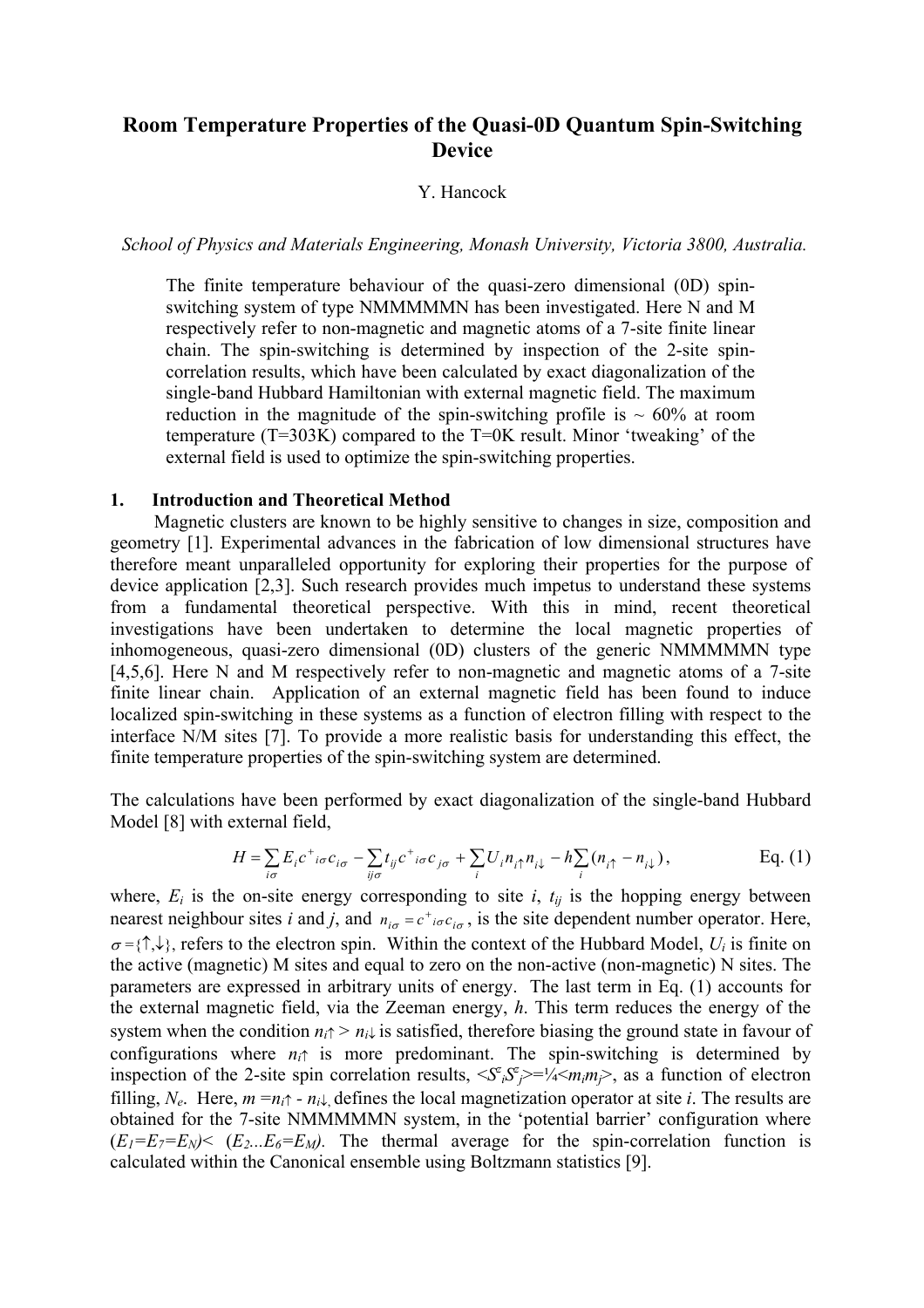

**Fig. 1.** 2-site spin correlation profiles,  $\langle S_i^z \rangle \langle S_j^z \rangle$ , as a function of electron filling,  $N_e$  for site 2 (the M interface site) at (a)  $T=0K$ ,  $h/t=0.53-0.55$  for the NMMMMMN 'potential barrier' system at U/t=8. The spin-switching profile  $\langle S^z_2 S^z \rangle$  is shown in red. The corresponding energy separations between the lowest energy spin states as a function of electron filling are given in (b). In (c) and (d) the finite temperature ( $T=303K$ ) results are shown for h/t=0.53 and h/t=0.55 respectively. The magnitude of the spin-switching profile is substantially reduced in (c) due to temperature effects. Minimal tweaking of the field can be used to recover some of this magnitude as indicated in (d). As the system is symmetric about its centre the spincorrelation profiles also correspond to the interface M site at site 6.

Fig. 1(a) shows the 2-site spin correlation profiles at  $T=0K$  for site 2 as a function of electron filling. The h/t=0.53-0.55 range of magnetic field is required to select the  $(4\uparrow 0\downarrow)$ and  $(3\hat{)}$ , $2\hat{)}$  spin states at *N<sub>e</sub>*=4 and 5 respectively. This is indicated in Fig. 1(b), which shows the energy separation between the lowest energy spin states as a function of electron filling. The horizontal lines represent the  $h$ /t=0.53-0.55 applied field. Upon its application the topmost states on or below these lines will therefore be selected. In accordance with the Lieb-Mattis theorem, the ground state solutions for the Hubbard model at  $h/t=0$  are those with minimum spin [10]. Thus at  $N_e=4$ , the corresponding spin configurations in order of increasing energy are  $E_0=(2\uparrow,2\downarrow), E_1=(3\uparrow,1\downarrow)=(1\uparrow,3\downarrow), E_2=(4\uparrow,0\downarrow)=(0\uparrow,4)$  respectively. In Fig. 1(b) the application of the external field would therefore raise the  $(2\hat{}\hat{z}^{\dagger})$  ground state to the (4<sup> $\uparrow$ </sup>,0<sup> $\downarrow$ </sup>) result. At *N<sub>e</sub>*=5, the selection of the (3<sup> $\uparrow$ </sup>,2<sup> $\downarrow$ </sup>) configuration and introduction of